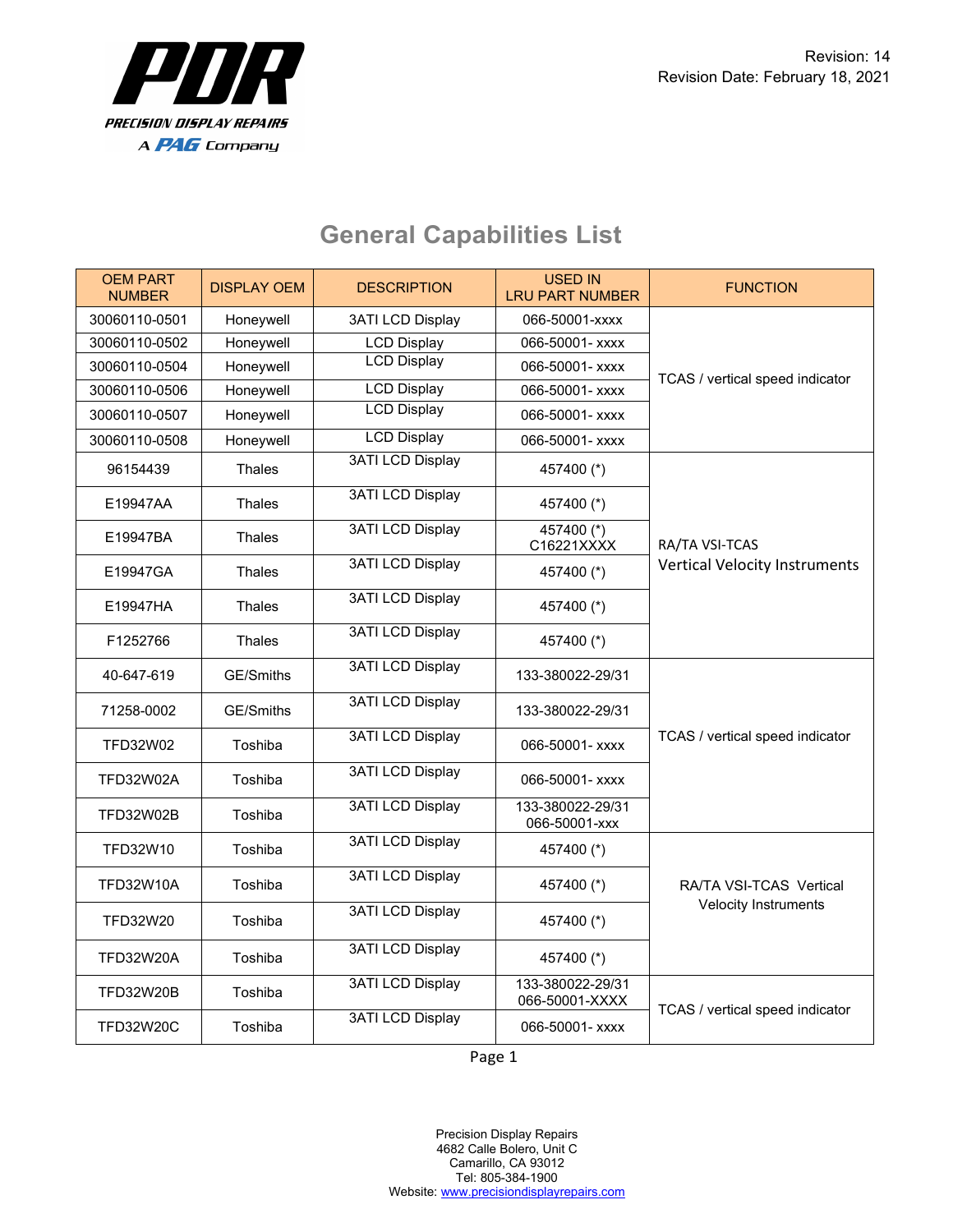

| <b>OEM PART</b><br><b>NUMBER</b> | <b>DISPLAY</b><br><b>OEM</b> | <b>DESCRIPTION</b>  | USED IN<br><b>LRU PART</b><br><b>NUMBER</b> |                                                 |
|----------------------------------|------------------------------|---------------------|---------------------------------------------|-------------------------------------------------|
| E24230AA                         |                              |                     | C19298AXXX                                  |                                                 |
| E24230BA                         | <b>Thales</b>                | LCDU 725 DISPLAY    | C19366AXXX                                  | Electronic Instrument<br>System (EIS)           |
| E24230CA                         |                              |                     |                                             |                                                 |
| E24108AA                         |                              |                     |                                             |                                                 |
| E24108AB                         |                              | SMD 45 LCD DISPLAY  | C19209XXXX<br>C19267XXXX                    | <b>Smart Functional Display</b>                 |
| E24108BB                         | <b>Thales</b>                |                     |                                             |                                                 |
| E24108CA                         |                              |                     |                                             |                                                 |
| E24108DA                         |                              |                     |                                             |                                                 |
| E19667AA                         |                              |                     |                                             |                                                 |
| E19549AA                         |                              | <b>SMD 68</b>       |                                             | <b>Smart Functional Display</b>                 |
| E19549AB                         | <b>Thales</b>                | Display             | C19190XXXX                                  |                                                 |
| E34544AA                         |                              |                     |                                             |                                                 |
| E34544CA                         |                              |                     |                                             |                                                 |
| R8K7FA511001                     |                              |                     | RD-FA5110-01                                | In Flight Entertainment                         |
| R8K4FA511001                     | Panasonic                    |                     |                                             |                                                 |
| R8K1FA511001                     |                              | Video Karma Handset |                                             |                                                 |
| R8K5FA511502                     |                              |                     | RD-FA5115-01,<br>RD-FA5115-02               |                                                 |
| 830-5465-00                      |                              |                     |                                             | Multipurpose Control and<br><b>Display Unit</b> |
| 830-5465-002                     | Collins                      |                     | 174101-02-01                                |                                                 |
| 830-5465-007                     |                              |                     |                                             |                                                 |
| 830-5465-009                     |                              |                     |                                             |                                                 |
| 830-5465-010                     |                              | <b>5ATI Display</b> |                                             |                                                 |
| 043-05015-0001                   |                              |                     |                                             |                                                 |
| 174121-03                        | Toshiba                      |                     |                                             |                                                 |
| 8526620-951                      |                              |                     |                                             |                                                 |
| 8526620-951                      | Philips                      |                     | 85200900-902                                |                                                 |
| 5813-3120-102 A                  |                              |                     | 4067241-860                                 | <b>Vertical Velocity Instruments</b>            |
| 4077919-1                        | Hosiden                      |                     |                                             |                                                 |
| 5813-3120-102 B                  | Phillips                     | <b>3ATI Display</b> | 4067644-901                                 |                                                 |
| 5813-3120-202 B                  |                              |                     |                                             |                                                 |
| 4077919-2                        |                              |                     |                                             |                                                 |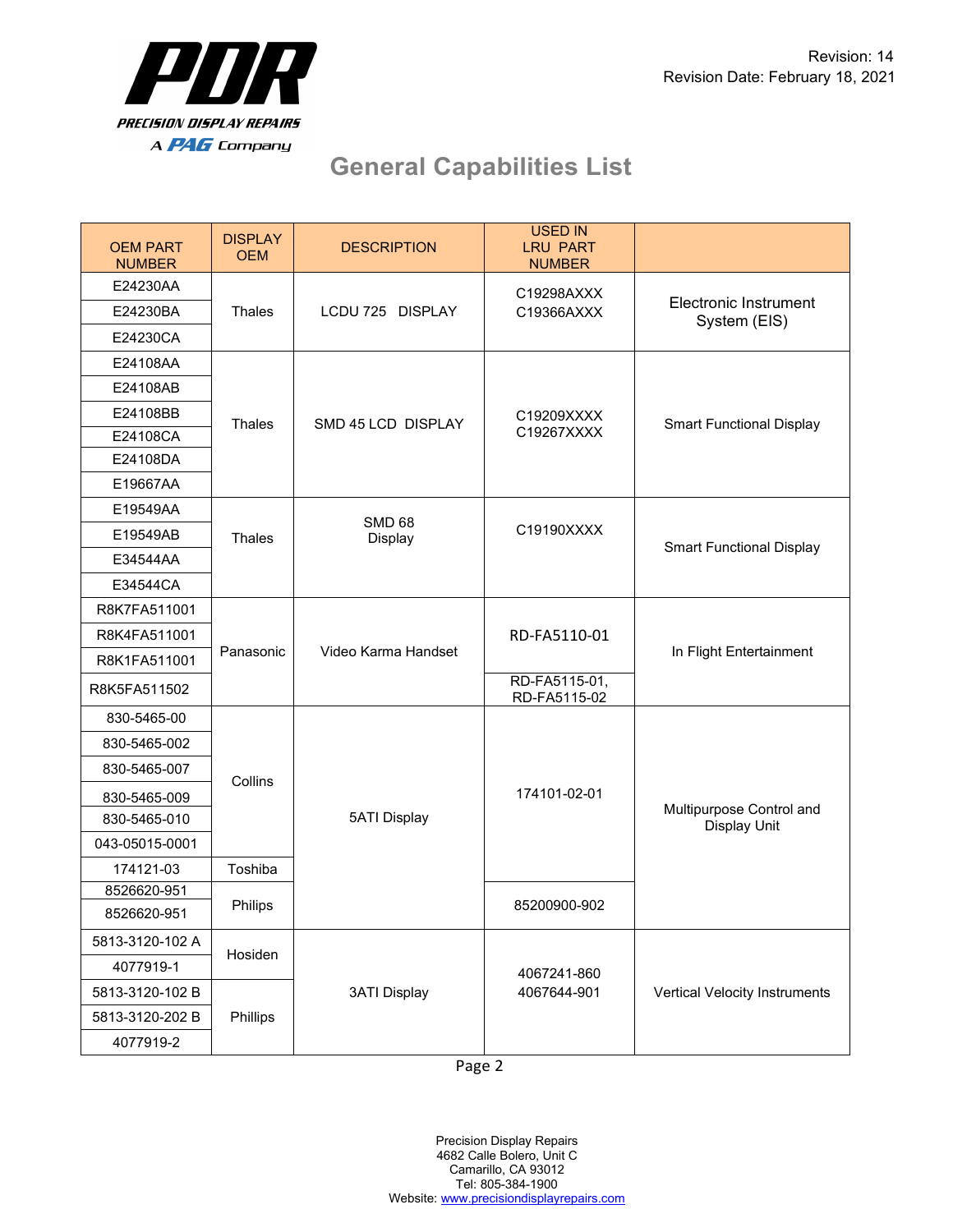

| <b>OEM PART</b><br><b>NUMBER</b> | <b>DISPLAY</b><br><b>OEM</b> | <b>DESCRIPTION</b>                            | <b>USED IN</b><br><b>LRU PART</b><br><b>NUMBER</b>                                | <b>Function</b>                                 |
|----------------------------------|------------------------------|-----------------------------------------------|-----------------------------------------------------------------------------------|-------------------------------------------------|
| R8KAFW710051<br>8K4FW710051      | Panasonic                    | <b>LCD Assembly</b>                           | <b>RD-FW7805-XX</b><br><b>RD-FW7105-XX</b><br><b>RD-FW7800-XX</b><br>RD-FW7100-XX | In Flight Entertainment<br><b>Smart Monitor</b> |
| 006854A-00                       |                              | 6X6 MPCDR<br>Military Cockpit Displays        | Military F18                                                                      | Multipurpose Color Display<br>Replacement       |
| 006854A-01                       |                              |                                               |                                                                                   |                                                 |
| 006854A-02                       |                              |                                               |                                                                                   |                                                 |
| 006854A-03                       | Elbit                        |                                               |                                                                                   |                                                 |
| 006854A-04                       |                              |                                               |                                                                                   |                                                 |
| 006854A-05                       |                              |                                               |                                                                                   |                                                 |
| 69323B-04                        |                              |                                               |                                                                                   |                                                 |
| 69323B-05                        |                              |                                               |                                                                                   |                                                 |
| 09691-10-01079-03                | Elbit                        | <b>DED</b>                                    | Military F16                                                                      | Data Entry Display                              |
| 61880A-00                        |                              | 4x4 ACMFD<br>Military Cockpit Displays        | Military F16                                                                      | <b>Advanced Color Multifunction</b><br>Display  |
| 61880A-01                        | Elbit                        |                                               |                                                                                   |                                                 |
| 61880A-02                        |                              |                                               |                                                                                   |                                                 |
| 88222B-00                        |                              | 5x4 UFCDR<br><b>Military Cockpit Displays</b> | Military F18                                                                      | Up Front Control Display<br>Replacement         |
| 88222B-01                        | Elbit                        |                                               |                                                                                   |                                                 |
| 88222B-02                        |                              |                                               |                                                                                   |                                                 |
| 88222C-00                        |                              |                                               |                                                                                   |                                                 |
| 996-0401-01                      | Planar                       | <b>3ATI Display</b>                           |                                                                                   | RA/TA VSI-TCAS Vertical<br>Velocity Instruments |
| 996-0401-02                      |                              |                                               | Military<br>F16,F18                                                               |                                                 |
| 996-0401-06                      |                              |                                               |                                                                                   |                                                 |
| 996-0401-07                      |                              |                                               |                                                                                   |                                                 |
| 996-0401-08                      |                              |                                               |                                                                                   |                                                 |
| 996-0401-09                      |                              |                                               |                                                                                   |                                                 |
| 996-0401-10                      |                              |                                               |                                                                                   |                                                 |

Page 3